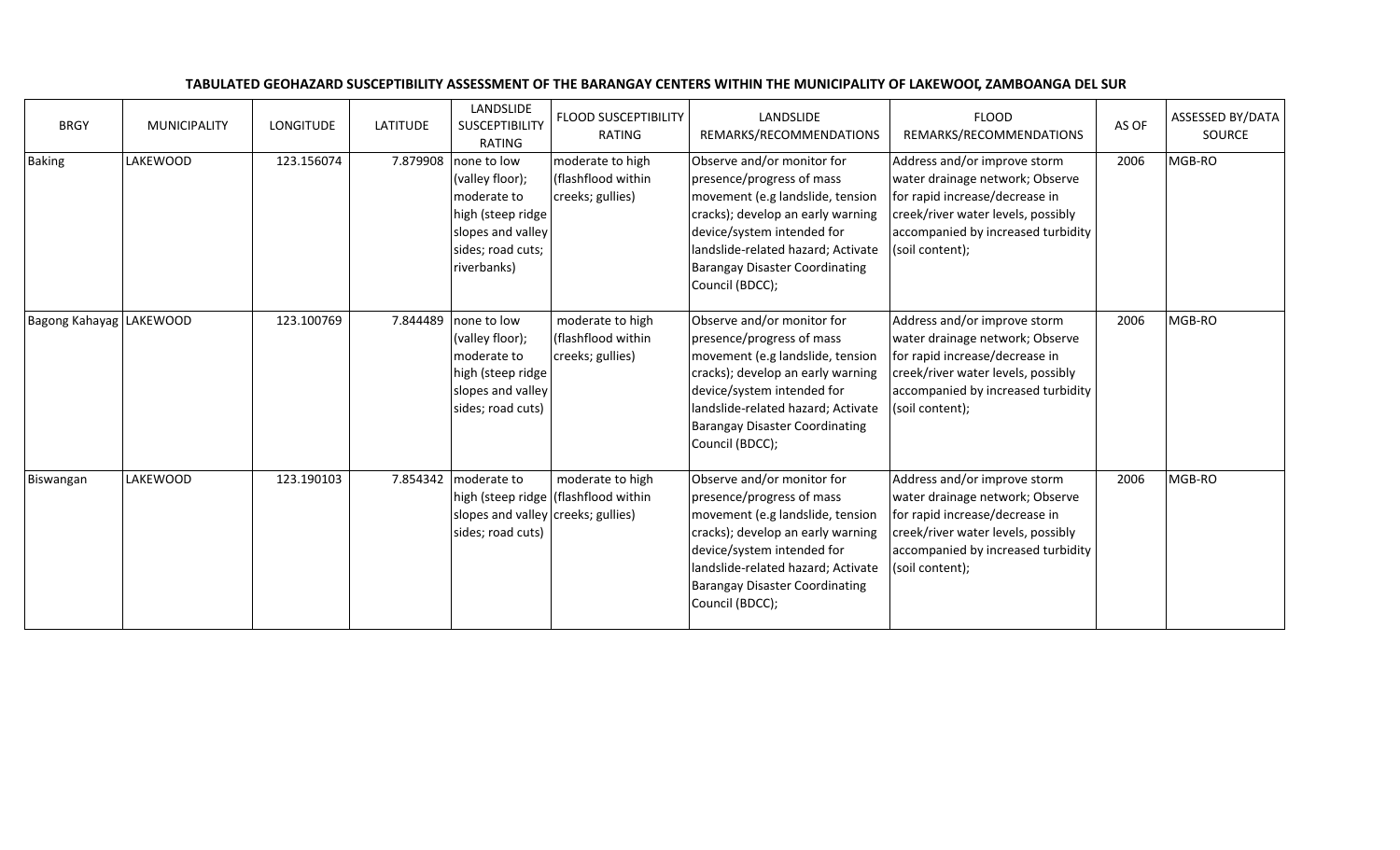| Bululawan | <b>LAKEWOOD</b> | 123.103408 |          | 7.870017 moderate to<br>slopes and valley creeks; gullies)<br>sides; road cuts)                        | moderate to high<br>high (steep ridge   (flashflood within | Observe and/or monitor for<br>presence/progress of mass<br>movement (e.g landslide, tension<br>cracks); develop an early warning<br>device/system intended for<br>landslide-related hazard; Activate<br><b>Barangay Disaster Coordinating</b><br>Council (BDCC); | Address and/or improve storm<br>water drainage network; Observe<br>for rapid increase/decrease in<br>creek/river water levels, possibly<br>accompanied by increased turbidity<br>(soil content); | 2006 | MGB-RO |
|-----------|-----------------|------------|----------|--------------------------------------------------------------------------------------------------------|------------------------------------------------------------|------------------------------------------------------------------------------------------------------------------------------------------------------------------------------------------------------------------------------------------------------------------|--------------------------------------------------------------------------------------------------------------------------------------------------------------------------------------------------|------|--------|
| Dagum     | LAKEWOOD        | 123.140039 |          | 7.920875 moderate to<br>high (steep ridge  <br>slopes and valley creeks; gullies)<br>sides; road cuts) | moderate to high<br>(flashflood within                     | Observe and/or monitor for<br>presence/progress of mass<br>movement (e.g landslide, tension<br>cracks); develop an early warning<br>device/system intended for<br>landslide-related hazard; Activate<br><b>Barangay Disaster Coordinating</b><br>Council (BDCC); | Address and/or improve storm<br>water drainage network; Observe<br>for rapid increase/decrease in<br>creek/river water levels, possibly<br>accompanied by increased turbidity<br>(soil content); | 2006 | MGB-RO |
| Gasa      | LAKEWOOD        | 123.181636 |          | 7.913334 moderate to<br>slopes and valley creeks; gullies)<br>sides; road cuts)                        | moderate to high<br>high (steep ridge   (flashflood within | Observe and/or monitor for<br>presence/progress of mass<br>movement (e.g landslide, tension<br>cracks); develop an early warning<br>device/system intended for<br>landslide-related hazard; Activate<br><b>Barangay Disaster Coordinating</b><br>Council (BDCC); | Address and/or improve storm<br>water drainage network; Observe<br>for rapid increase/decrease in<br>creek/river water levels, possibly<br>accompanied by increased turbidity<br>(soil content); | 2006 | MGB-RO |
| Gatub     | LAKEWOOD        | 123.197628 | 7.795577 | moderate to<br>slopes and valley creeks; gullies)<br>sides; road cuts)                                 | moderate to high<br>high (steep ridge   (flashflood within | Observe and/or monitor for<br>presence/progress of mass<br>movement (e.g landslide, tension<br>cracks); develop an early warning<br>device/system intended for<br>landslide-related hazard; Activate<br>Barangay Disaster Coordinating<br>Council (BDCC);        | Address and/or improve storm<br>water drainage network; Observe<br>for rapid increase/decrease in<br>creek/river water levels, possibly<br>accompanied by increased turbidity<br>(soil content); | 2006 | MGB-RO |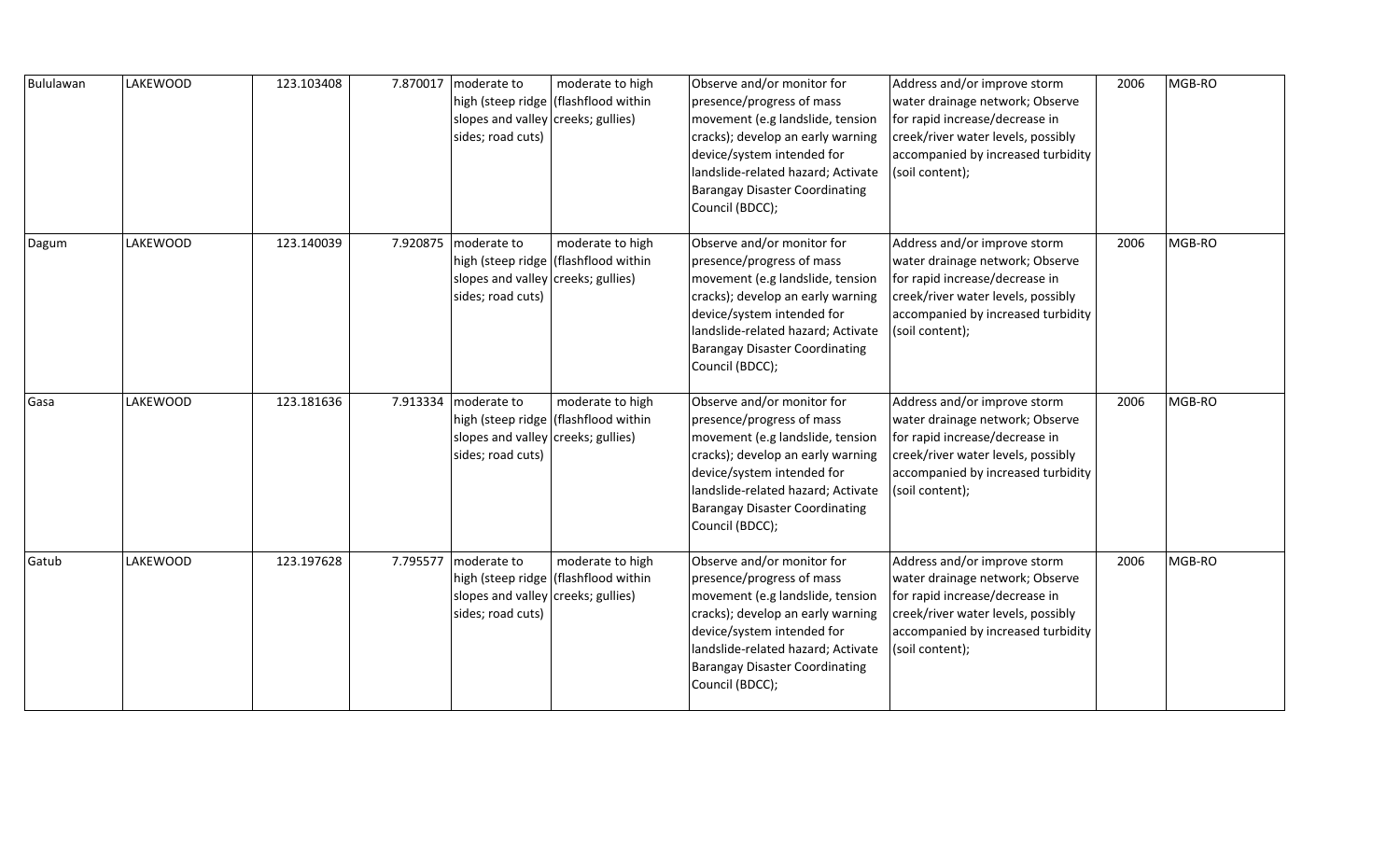| Poblacion<br>(Lakewood) | LAKEWOOD | 123.156952 | 7.853744   moderate to<br>slopes and valley creeks; gullies)<br>sides; road cuts);<br>high (municipal<br>center) | moderate to high<br>high (steep ridge   (flashflood within | monitor for presence/progress of<br>mass movement (e.g landslide,<br>tension cracks); develop an early<br>warning device/system intended<br>for landslide-related hazard;<br>Identify evacuation and/or<br>relocation site; Activate Barangay<br><b>Disaster Coordinating Council</b><br>(BDCC); | Municipal center lies within the old Gully near the elem school should<br>landIslide deposit; Observe and/or   be dredge; Embankment protection<br>measure should be in place;<br>Address and/or improve storm<br>water drainage network; Observe<br>for rapid increase/decrease in<br>creek/river water levels, possibly<br>accompanied by increased turbidity<br>(soil content); | 2006 | MGB-RO |
|-------------------------|----------|------------|------------------------------------------------------------------------------------------------------------------|------------------------------------------------------------|--------------------------------------------------------------------------------------------------------------------------------------------------------------------------------------------------------------------------------------------------------------------------------------------------|------------------------------------------------------------------------------------------------------------------------------------------------------------------------------------------------------------------------------------------------------------------------------------------------------------------------------------------------------------------------------------|------|--------|
| Lukuan                  | LAKEWOOD | 123.202922 | 7.839231   moderate to<br>slopes and valley creeks; gullies)<br>sides; road cuts)                                | moderate to high<br>high (steep ridge   (flashflood within | Observe and/or monitor for<br>presence/progress of mass<br>movement (e.g landslide, tension<br>cracks); develop an early warning<br>device/system intended for<br>landslide-related hazard; Activate<br><b>Barangay Disaster Coordinating</b><br>Council (BDCC);                                 | Address and/or improve storm<br>water drainage network; Observe<br>for rapid increase/decrease in<br>creek/river water levels, possibly<br>accompanied by increased turbidity<br>(soil content);                                                                                                                                                                                   | 2006 | MGB-RO |
| Katalang                | LAKEWOOD | 123.177007 | 7.971439 moderate to<br>slopes and valley creeks; gullies)<br>sides; road cuts)                                  | moderate to high<br>high (steep ridge   (flashflood within | Observe and/or monitor for<br>presence/progress of mass<br>movement (e.g landslide, tension<br>cracks); develop an early warning<br>device/system intended for<br>landslide-related hazard; Activate<br><b>Barangay Disaster Coordinating</b><br>Council (BDCC);                                 | Observe for rapid<br>increase/decrease in creek/river<br>water levels, possibly accompanied<br>by increased turbidity (soil<br>content);                                                                                                                                                                                                                                           | 2006 | MGB-RO |
| Sapang Pinoles          | LAKEWOOD | 123.131424 | 7.885794 moderate to<br>slopes and valley creeks; gullies)<br>sides; road cuts)                                  | moderate to high<br>high (steep ridge   (flashflood within | Observe and/or monitor for<br>presence/progress of mass<br>movement (e.g landslide, tension<br>cracks); develop an early warning<br>device/system intended for<br>landslide-related hazard; Activate<br><b>Barangay Disaster Coordinating</b><br>Council (BDCC);                                 | Address and/or improve storm<br>water drainage network; Observe<br>for rapid increase/decrease in<br>creek/river water levels, possibly<br>accompanied by increased turbidity<br>(soil content);                                                                                                                                                                                   | 2006 | MGB-RO |